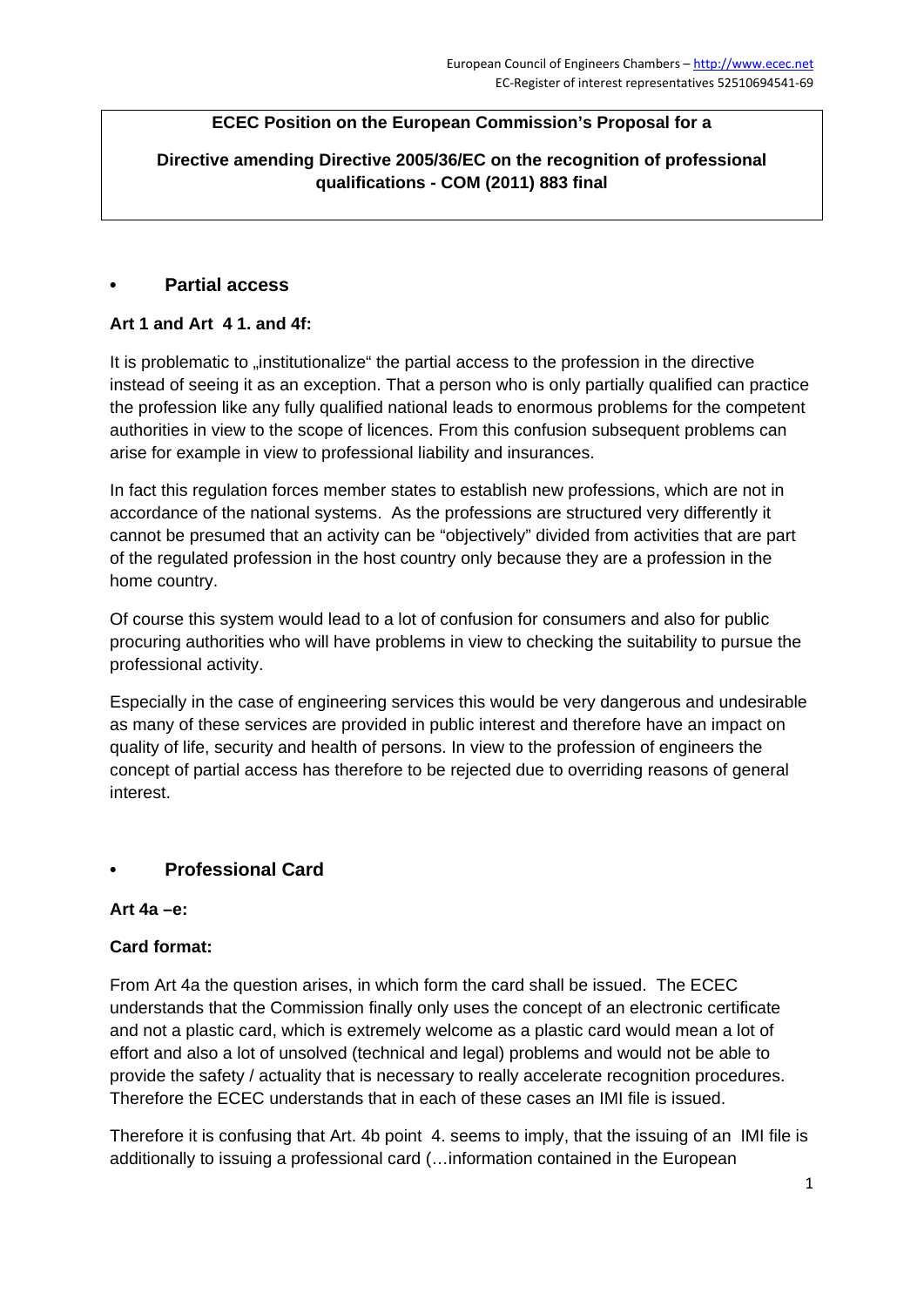Professional Card and in the IMI file...) and Art 4a point 6 regulates that the Commission "shall adopt implementing acts specifying European Professional Cards for specific professions, establishing the format of the European Card …."

### The ECEC therefore wants to stress that (only!) the digital professional card that is issued by the public competent authority via the IMI is welcome and reasonable.

The ECEC welcomes the approach to enhance the responsibility of the public competent authority for issuing a professional card and the cooperation between public competent authorities according to Art b ff . Nevertheless it is important that the host member country gets the documents that are entered in IMI in the language of the host Member state and not the language of origin.

## **Deadlines for decisions:**

The deadline of two weeks for the home member state public authority to enter all necessary data and validate the electronic certificate is unrealistically short, therefore ECEC proposed a period of four weeks.

## **Definition of (public) competent authorities:**

In view to the security of the use of data within the professional card system for the ECEC a certain level of definition of a (public) competent authority.

### **• Qualification levels**

#### **Artikel 11 / Artikel 13:**

In principle the ECEC sees it positive that the Commission – contrary to the ideas in the green paper – keeps up the qualification levels of Art. 11, even though in a "softer" form. In view of the ECEC this regulation is necessary in order to safeguard quality levels.

The ECEC welcomes the regulation in Art 13 paragraph 4, and understands it in the way that for academic professions recognition can be rejected when the qualification level is not in accordance with the requirements of the host country.

## **• Deletion of Common Platform / New concept of Common Training Framework**

#### **Art 15 /Art 49 a and b**

The ECEC regrets that the Commission – contrary to the idea of a relaunch of Art 15 – has now completely deleted this approach.

The ECEC is still aiming at an agreement of one third of member states about a minimum duration of studies – without discussion about the content of the studies - plus a minimum duration of professional practice/experience for Chartered Engineers.